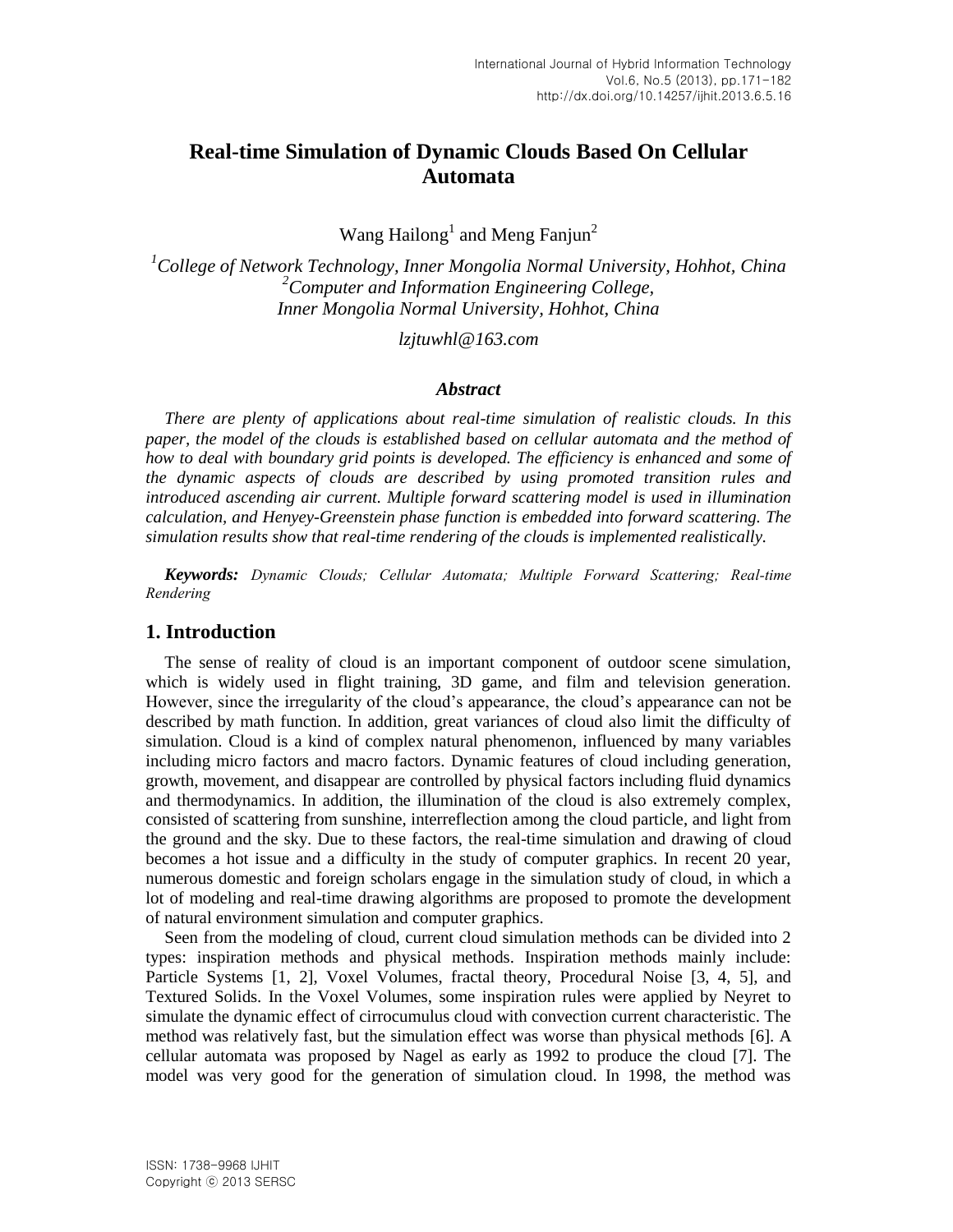improved by Dobashi *et al.* In addition, dynamic effect of relatively realistic cloud was concluded through some simple calculations [8]. In the literatures [9, 10, 11], the cloud was also generated by cellular automata. In the literatures [12, 13, 14], a Coupled Map Lattice generated from cellular automata was used to produce dynamic cloud. In physical methods, Partial Differential Equations (PDEs) was used to provide ray tracing algorithm with required cloud data by Kajiya *et al.*, [15]. A more detailed method (PDE physical modeling) was described by Overby, in which fixed fluid simulation algorithm was used to solve the Navier-Stokes equation [16]. The animation of cloud was generated based on fluid dynamics by Miyazaki, but the method was only suitable for the simulation of cumulus cloud [17]. 2 fluid models were used to simulate volcanic cloud by Mizuno [18]. The scene of dynamic cloud was also simulated based on physical method by Harris [19]. In the above methods, the inspiration methods have fast simulation speed, but have sense of reality second to physical methods. However, physical methods have a great amount of calculation, which should be supported by high-performance GPU, resulting in great limitation to real-time application. Since the calculation speed of PDE is slow, the scene drawing is mostly realized offline [19]. In current methods for the simulation of cloud shape, most simulated shapes are only the cumulus cloud. Individual methods draw several clouds, but the implementation platform cannot be provided for common usage. In general, the methods mentioned above cannot draw clouds of any shapes in the same system.

The chapters in the paper are as follows: the basic thought of the cellular automata is introduced in the second chapter and the improving method is also proposed based on this; illustration algorithm used in the illustration for sense of reality is introduced in the third chapter, and the multiple forward scattering illustration model and improved phase function are introduced in detail. The fourth chapter is the simulation result and analysis. In the end, the simulation study of cloud is summarized and the outlook is proposed.

# **2 Improved Cellular Automata**

#### **2.1 Basic Thought of Cellular Automata**

By means of Nagel and Dobashi's modeling method, according to basic thought of CA, the simulation space is subdivided into three-dimensional grids. 3 state variables including hum, cld and act are set on every grid to represent the water vapor, cloud, and the state transformation. The value of every variable is either 0 or 1. The cloud simulation is realized through simple state transformation rule, as shown in Figure  $1(a)$ . The method is easily carried out with little calculation amount. The cloud disappear process not realized in the paper of Nagel *et al.*, is solved by Dobashi et al. In addition, a smooth transition is added in Cloud (cld=1) and no cloud (cld=0).

The state of Grid (I, j, k) at time t+1 is generated from the state at time t by the following nsformation rules:<br>  $act(i, j, k, t+1) = -act(i, j, k, t) \wedge hum(i, j, k, t) \wedge f_{act}$  (1) (1) transformation rules:

$$
act(i, j, k, t+1) = -act(i, j, k, t) \wedge hum(i, j, k, t) \wedge f_{act}(\square)
$$
 (1)

$$
cld(i, j, k, t+1) = cld(i, j, k, t) \lor act(i, j, k, t)
$$
\n
$$
(2)
$$

$$
cla(i, j, k, t+1) = cla(i, j, k, t) \lor act(i, j, k, t)
$$
\n
$$
hum(i, j, k, t+1) = hum(i, j, k, t) \land \neg act(i, j, k, t)
$$
\n
$$
(3)
$$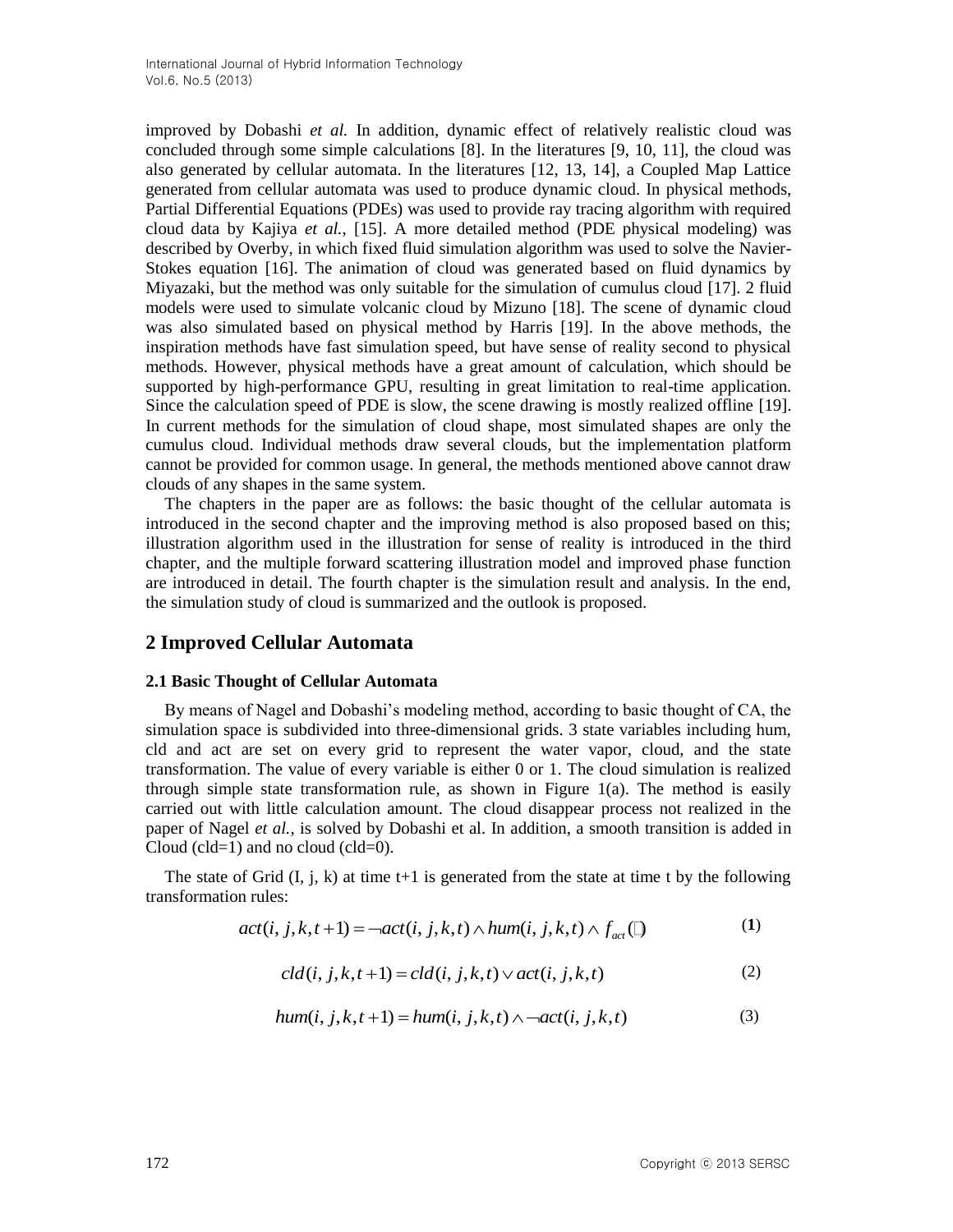

(b) State transformation of cloud generation simulated by variable act



**Figure 1. Cloud simulated by cellular automata**

 $f_{\text{net}}$ <sup>(1)</sup> is Boolean function, determined by the state surrounding act. Figure 1(a) shows the above transformation rule. If hum and  $f_{\text{act}}(i)$  are 1 at time t+1, then act is 1. Meanwhile, cld

changes into 1 at time t+2. 
$$
f_{ac} \oplus
$$
 is concluded from the following Equation (4):  
\n
$$
f_{act} \oplus = act(i+1, j, k, t) \vee act(i-1, j, k, t) \vee act(i, j+1, k, t) \vee act(i, j-1, k, t)
$$
\n
$$
\vee act(i, j, k+1, t) \vee act(i, j, k-1, t) \vee act(i+2, j, k, t) \vee act(i-2, j, k, t)
$$
\n
$$
\vee act(i, j+2, k, t) \vee act(i, j-2, k, t) \vee act(i, j, k-2, t)
$$
\n(4)

As shown in Figure 1(b), if any act value is 1 in the grey grid surrounding the Grid  $(i, j, k)$ ,  $f_{\text{act}}(t)$  is 1. The effect under parallel wind function is realized by changing the transformation rule of  $f_{\text{act}}(\mathbb{D})$  in Literature [8].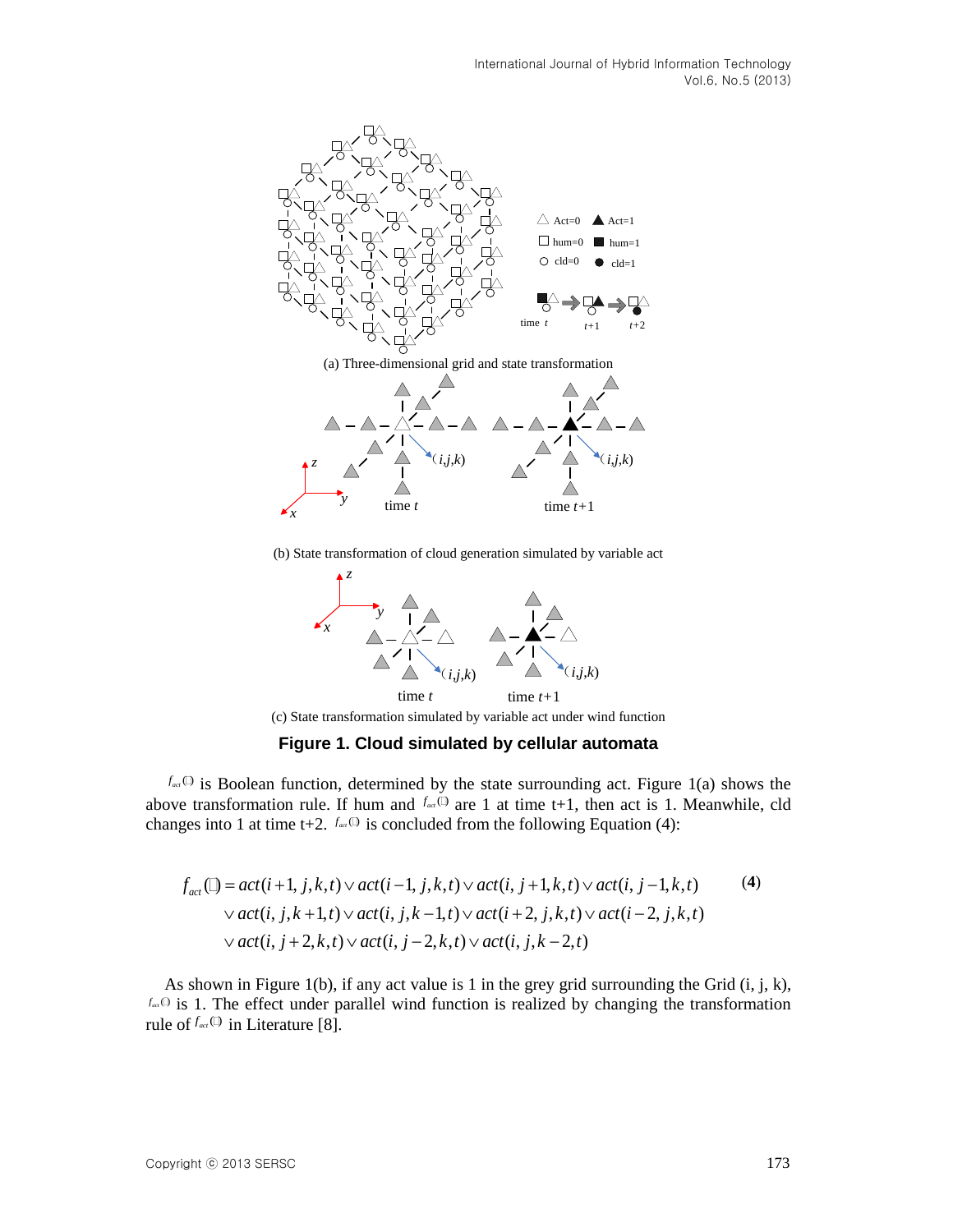International Journal of Hybrid Information Technology Vol.6, No.5 (2013)

$$
f_{act} \bigcirc = act(i+1, j, k, t) \lor act(i-1, j, k, t) \lor act(i, j, k+1, t) \qquad (5)
$$
  
 
$$
\lor act(i, j, k-1, t) \lor act(i, j-1, k, t)
$$

The Rule is furtherr simpliefied, and the result is:

intersimplified, and the result is:  
\n
$$
f_{act} \bigcirc \bigcirc = act(i + 1, j, k, t) \vee act(i - 1, j, k, t)
$$
\n
$$
\vee act(i, j, k - 1, t) \vee act(i, j - 1, k, t)
$$
\n(6)

The above simplification is made based on the following reasons: based on the parallel wind function, the cloud uprising process of cloud fully considered, similar to crossventilation mode, which is more like the realistic cloud generation process. Meanwhile, the calculation is easier. The simulation result shows the generated cloud is more realistic.

#### **2.2 Simulation of dynamic features of cloud**

Based on whether the cloud will disappear after its generation, an improvement is made in Literature [8] based on Literature [7]. This is because the variable cld will not change into 1 after being 1 in Equation (2). Thus, some complex changes of cloud cannot be realized, including cloud disappear. The improvement in Literature [8] is to add the variable ext for cloud disappear. Its transformation rule is:<br>  $ext(i, j, k, t+1) = -ext(i, j, k, t) \wedge cld(i, j, k, t) \wedge f_{ext}$  (1) (7) cloud disappear. Its transformation rule is:

$$
ext(i, j, k, t+1) = -ext(i, j, k, t) \wedge cld(i, j, k, t) \wedge f_{\text{ext}}(t)
$$
\n
$$
(7)
$$

 $f_{\text{act}}(\mathbb{D})$  is a function similar to  $f_{\text{act}}(\mathbb{D})$ , which can be concluded based on the state of ext in surrounding grid. Then, the transformation rule of cld is further adjusted as: *call is a function similar to*  $f_{act}(\theta)$ *, which can be concluded based on* ig grid. Then, the transformation rule of cld is further adjusted as:  $cld(i, j, k, t+1) = -ext(i, j, k, t) \wedge (cld(i, j, k, t) \vee act(i, j, k, t))$ 

$$
cld(i, j, k, t+1) = -\text{ext}(i, j, k, t) \land (cld(i, j, k, t) \lor \text{act}(i, j, k, t))
$$
\n(8)

However, when the above rule is used, when ext is 1, cld will be 0. Thus, there will be unnatural phenomenon in frequent switch from cloud generation to cloud disappear. In order to avoid the problem, the time of disappear Text is added. When ext is 1, cld will be 0 after time Text. In this way, the cloud shape can be change naturally.

#### **2.3 Setting of initial state and handling of border grid**

In the setting of initial state, 0 or 1 is not determined by the comparison between the random number and given probability which used in Literatures [7, 8]. Instead, easier method is applied to generate 0 or 1 randomly in this paper. The reason is that most time should be spent to calculate the complex illustration.

At the beginning of the simulation, hum value is the random value between 0 and 1. act is also initialized as random value between 0 and 1. However, when hum is 0, act should not be 1. cld is 0.

The cloud generation is realized by updating the states of various variables in Equation (1) to Equation (3). In the simulation process, the random values follow respective probability distribution. The calculation of continuous density distribution function is subject to method in Literature [8].

The transformation rule of border grid is not mentioned in Literature [7, 8]. Since the calculation of  $f_{\alpha\alpha}$ <sup>(1)</sup> and  $f_{\alpha\alpha}$ <sup>(1)</sup>) will exceed the space of simulation in the state transformation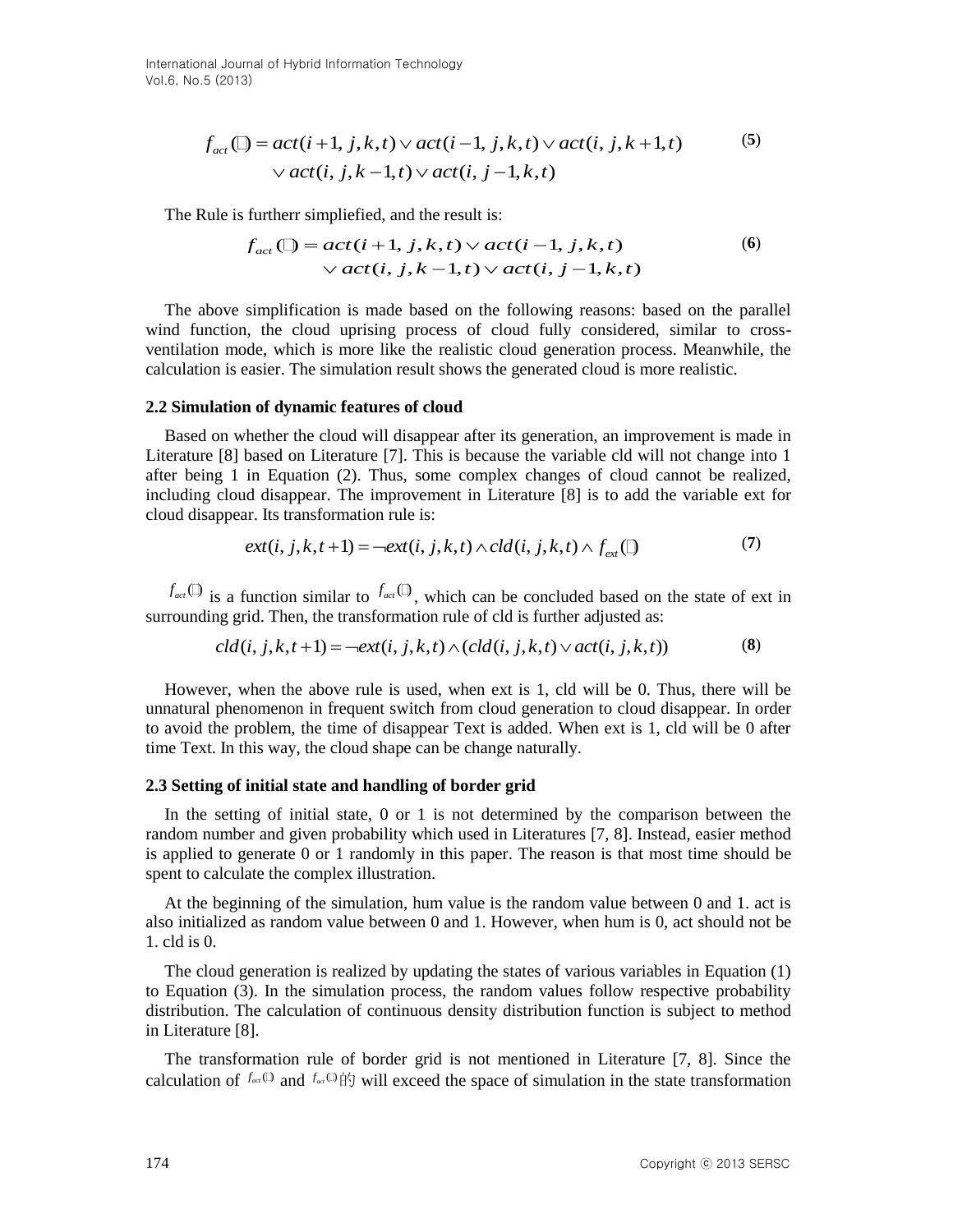of border grid, the method that the grid is deleted if not existed during the calculation of  $f_{\text{act}}$ <sup>(1)</sup> and  $f_{\text{act}}$ <sup>(1)</sup>. Namely, the items on the right to be deleted should be determined before judge the value of *i*, *i*, *k*.

### **3. Illustration Algorithm in Real-time Drawing**

#### **3.1 Single scattering**

The sense of reality of cloud cannot be separated from the illustration calculation. The scattering of cloud particle meets Mie Scattering rule. Scattering model mainly includes single illustration model and multiple scattering illustration model.

In 1982, the single illustration model for the interaction between the light and cloud particle was firstly proposed by Blinn. In this model, it is assumed that the unit volume cloud has n particles [20]. The cloud particle is the sphere with radius of 4. The density of the cloud is represented by D, a constant value. The shape of the clouds is parallel tetrahedron v. The particles are distributed randomly in the v. If the particle only has first-class scattering, and the feature of multiple scattering in the interaction between the particle and the light is neglected, as shown in Figure 2, N is the unit formal vector of cloud surface, L is the unit vector of incident ray. E is the unit formal vector of particle scattering direction. θ is the included angle of the incidental ray and the incident ray, which is named as phase angle. Under the light from the opposite direction of the observation point,  $\theta$  is 0.



**Figure 2. Single scattering**

Based on above assumption, the physical process of single scattering between the light and the cloud particle is shown in Figure 3. Firstly, the incident ray reaches certain particle in the clouds with depth  $T'$  through the probability  $P(0, V_1) = \exp(-nV_1)$ : the particle redistributes the energy of incident ray. A part of energy is absorbed, and a part of energy is scattered in line with phase function  $p(\phi)$ . In the end, the scattered energy reaches the observation point direction through probability  $P(0, V_2) = \exp(-nV_2)$  in the direction of the gazing direction. Through the integral of cloud thickness, the scattered effect of the whole clods can be achieved. In the end, the calculation equation of the light intensity is:

$$
I = \frac{\omega p(\phi) \gamma \exp(-\gamma / \mu)}{\mu}
$$
\n(9)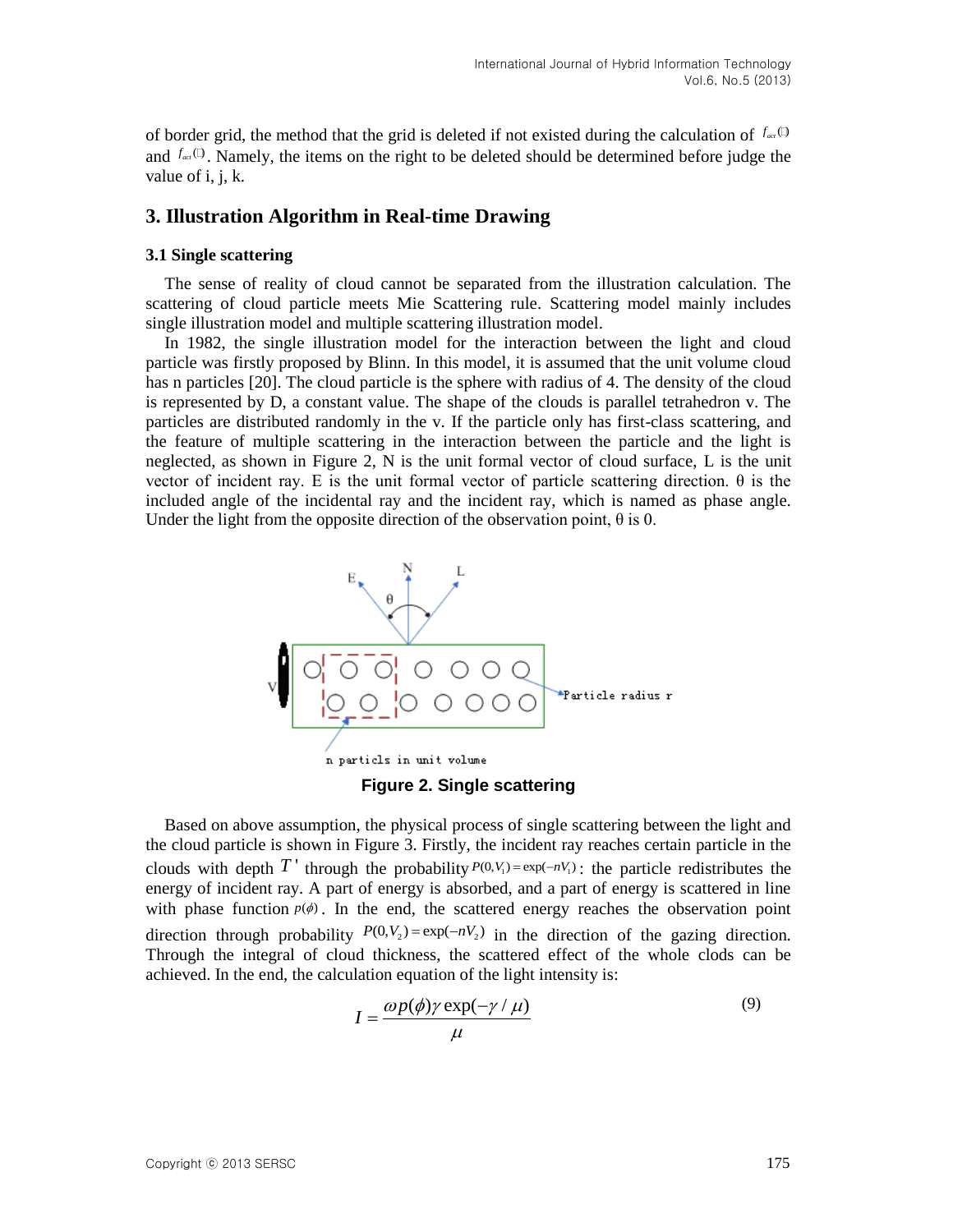ω is the particle reflection coefficient;  $\phi$  is the phase angle of the incident ray and reflection ray;  $\gamma$  is the optical density;  $\mu$  is angle of incidence, and  $p(\phi)$  is phase function. The phase function is simplified Rayleigh scattering, of which the forward scattering and the backward scattering have the same energy. Namely:



**Figure 3. The physical process of single scattering**

According to geometrical optics principle and atmosphere scattering feature, a simple method of calculating light intensity by formula is given. However, not all clouds can be simulated by this model. This model is only suitable for the clouds with plane level, and not suitable for the cumulus with irregular shape and high reflection rate.

Another single scattering illustration model is also proposed by Dobashi in Literature [21], in which the scattering light is consisted of the scattering light from the incident direction to the visual point and the scattering light from backward to the visual point. The single scattering model is due to the calculation of scattering light in every cloud particle, which is used for the simulation of various clouds, as shown in Figure 4.



**Figure 4. Cloud color calculated based in single scattering**

The above single scattering models are simple for calculation, but only scattering feature from the incident ray to the observation point is considered, but the scattering feature of the particle is not considered, resulting in poor sense of reality. Since the cloud particle has very high reflection rat and strong forward scattering feature, the effect of multiple scattering cannot be neglected.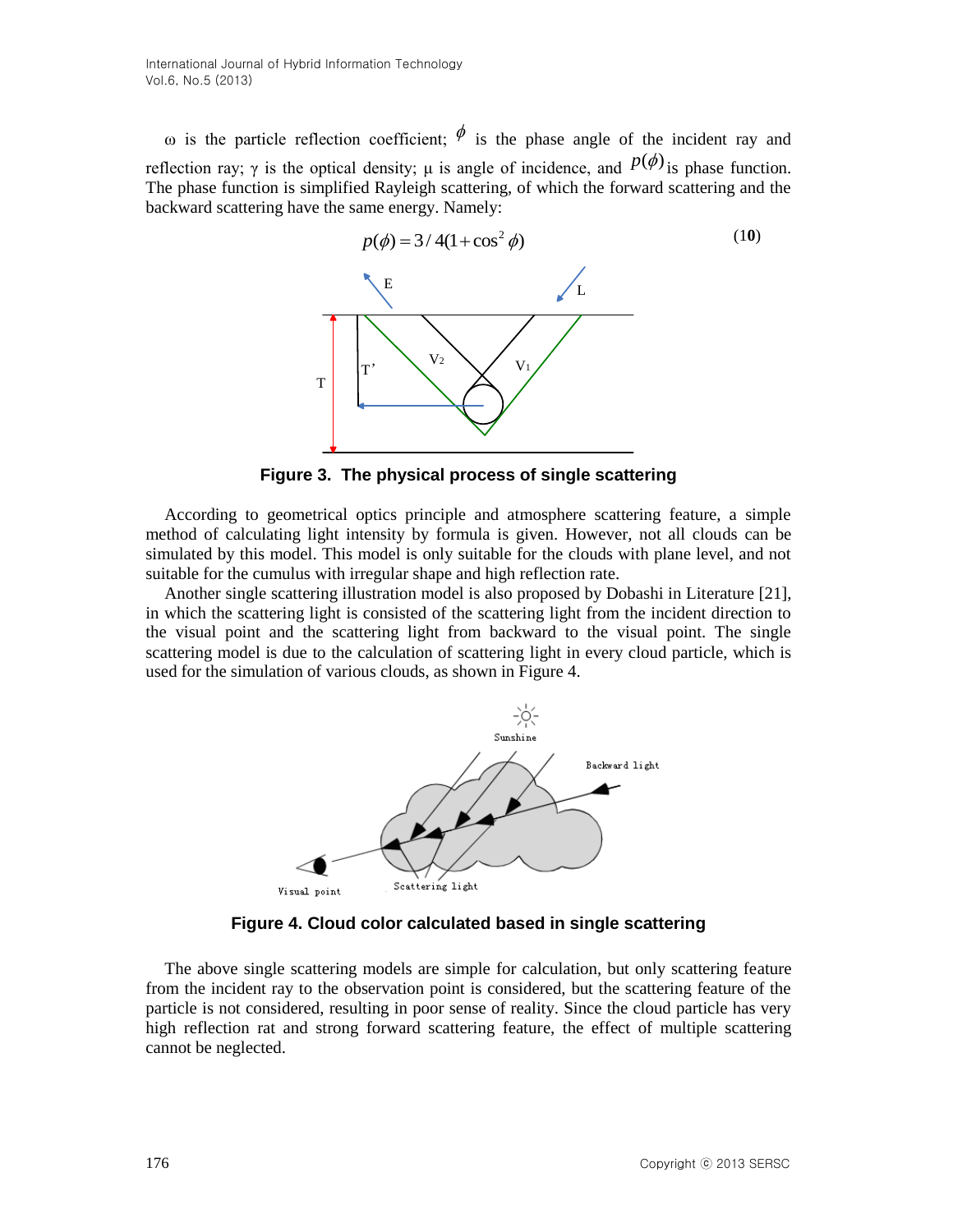#### **3.2 Multiple scattering**

Multiple scattering illustration model is closer to physical feature of cloud than single scattering illustration and better describes the physical process between the cloud and the light. However, not only the incident ray should be calculated, but multiple scattering lights from various particles to various directions should be calculated, resulting in high time complexity. In addition, the scattering directions of various particles are irregular, which can hardly be simulated. Therefore, the multiple scattering functions should be simplified to find an efficient illustration model.

Harris improved the model and pointed out that the scattering intensity of the particle was mainly determined by forward scattering. Namely, the scattering energy can only be integrated into a small angle in the forward direction of the particle. The cloud illustration model of Harris is shown in Figure 5.



**Figure 5. Multiple forward scattering**

In this model, the light of arrival particle P is simplified. Only first-class scattering and secondary scattering are considered. The light intensity  $I (p,l)$  on the particle p is divided into 2 parts. The light from the incidence direction is consisted of the light not absorbed by the cloud surface and the light reflected from other directions on the particle p. Particle amount

with similar radius in unit volume is used to simplify the scattering coefficient as the constant  
value. The light intensity equation of cloud particle P is:  

$$
I(P,\omega) = I_0(\omega) \exp(-\int_0^{Ap} \tau(t)dt) + \int_0^{Ap} g(s,\omega) \exp(-\int_s^{Ap} \tau(t)dt)ds
$$
(21)

 $I_0(\omega)$  is the light intensity out of the cloud in the direction  $\omega$  of incident ra. Ap is the depth of particle P to the border of the cloud in direction  $\omega$ .  $\tau(t)$  is the disappear coefficient of particle t.  $g(s, \omega)$  represents the light of location s scattered from all directions to direction ω.

$$
g(s,\omega) = \int f(s,\omega,\omega')I(s,\omega')d\omega'
$$
 (32)

 $f(s, \omega, \omega')$  is the distribution function of secondary direct scattering, which determines the ratio of light in location s from  $\overline{f}$   $\omega$ ' to  $\omega$ .  $I(s, \omega')$  is the light intensity of location s in ω' direction.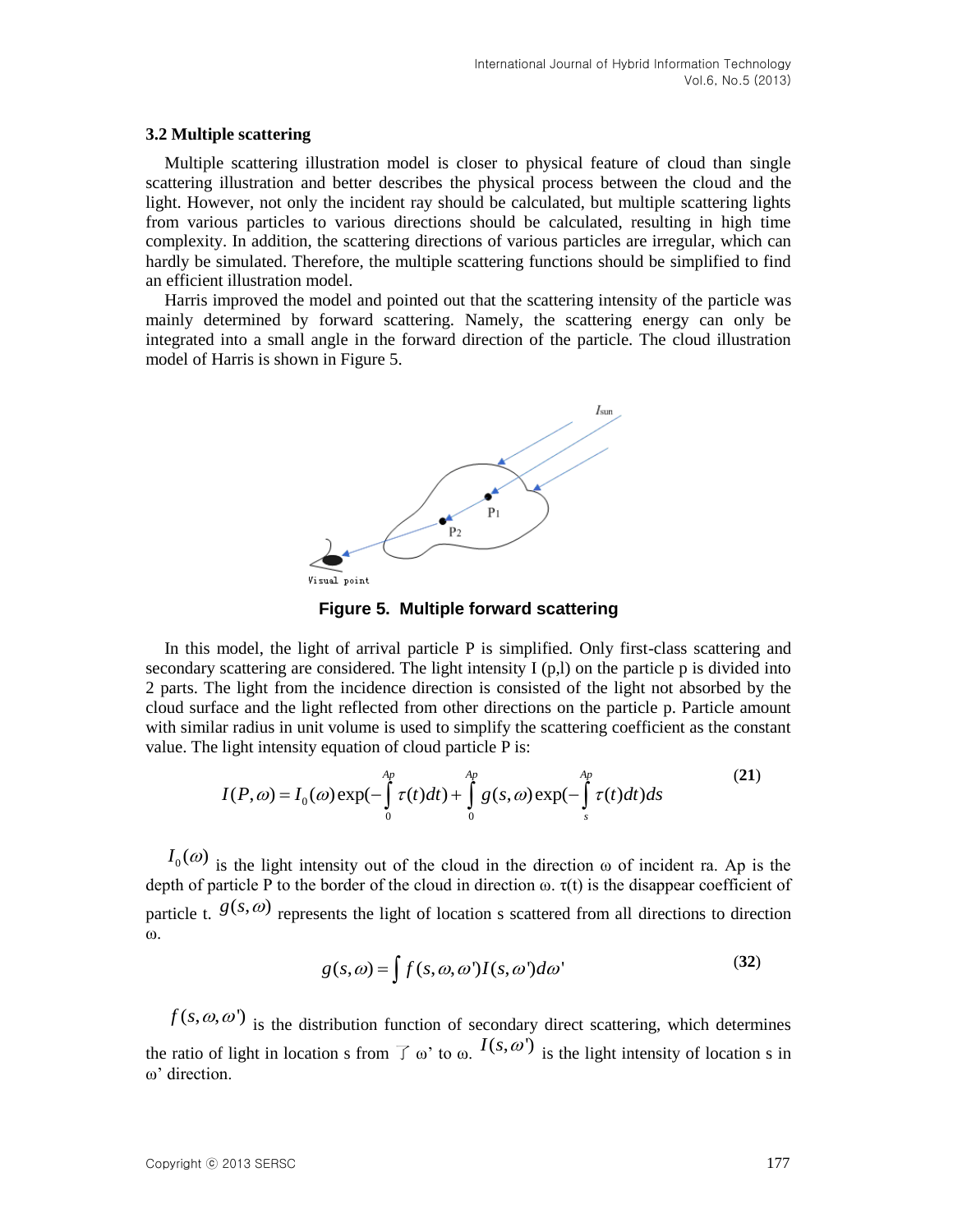$$
f(s, \omega, \omega') = \alpha(s) \mathbb{F}(s) \mathbb{D}( \omega, \omega')
$$
 (43)

 $\alpha(s)$  is the diffuse reflection coefficient of the medium in location s.  $p(\omega, \omega')$  is the scattering phase function.

Based on the above hypothesis, only forward scattering of all directions is calculated. Thus ω=1, and ω'=-1. Only forward scattering from all directors with the angle γ is calculated. Then, the equation (12) is changed into:

*g s l f s l l I s l* ( , ) ( , , ) ( , ) / 4 (**54**)

During the calculation process, like Henyey-Greenstein phase function is introduced in the multiple forward scattering illustration model. The equation is as follows:

$$
p_{HG}(\phi) = \frac{1}{4\pi} \frac{1 - g^2}{(1 - 2g\cos\phi + g^2)^{3/2}}
$$
(65)

The symmetry factor g controls the anisotropy of scattering. When g is positive, most incident light is scattered forward. When g is negative, most incident light is scattered backward. When g is 0, the light is scattered with anisotropy. A very useful result of Mie Scattering is that when the particle is greater than the wavelength of the light, there will be a great anisotropy of scattering. Through the verification, a good effect is achieved when g is 0.3.

### **4 Simulation Result and Analysis**

The improved method is used by the author to simulate the cloud. Operation Environment: Intel ® Core TM i5-2380P CPU 3.10GHz (Dual Core). RAM 4.00G. Graphics Card: NVIDIA GeForce GTX 550 Ti.

Figure 6 (a, b, c) gives the cloud generation process, which is influenced by wind.



**Figure 6. Cloud generation process**

Figure 7 is the cloud generated from Rule (5) of Literature [8]. Figure 8 is the cloud generated from improved method. It can be found that the generated cloud is more realistic with the convective term.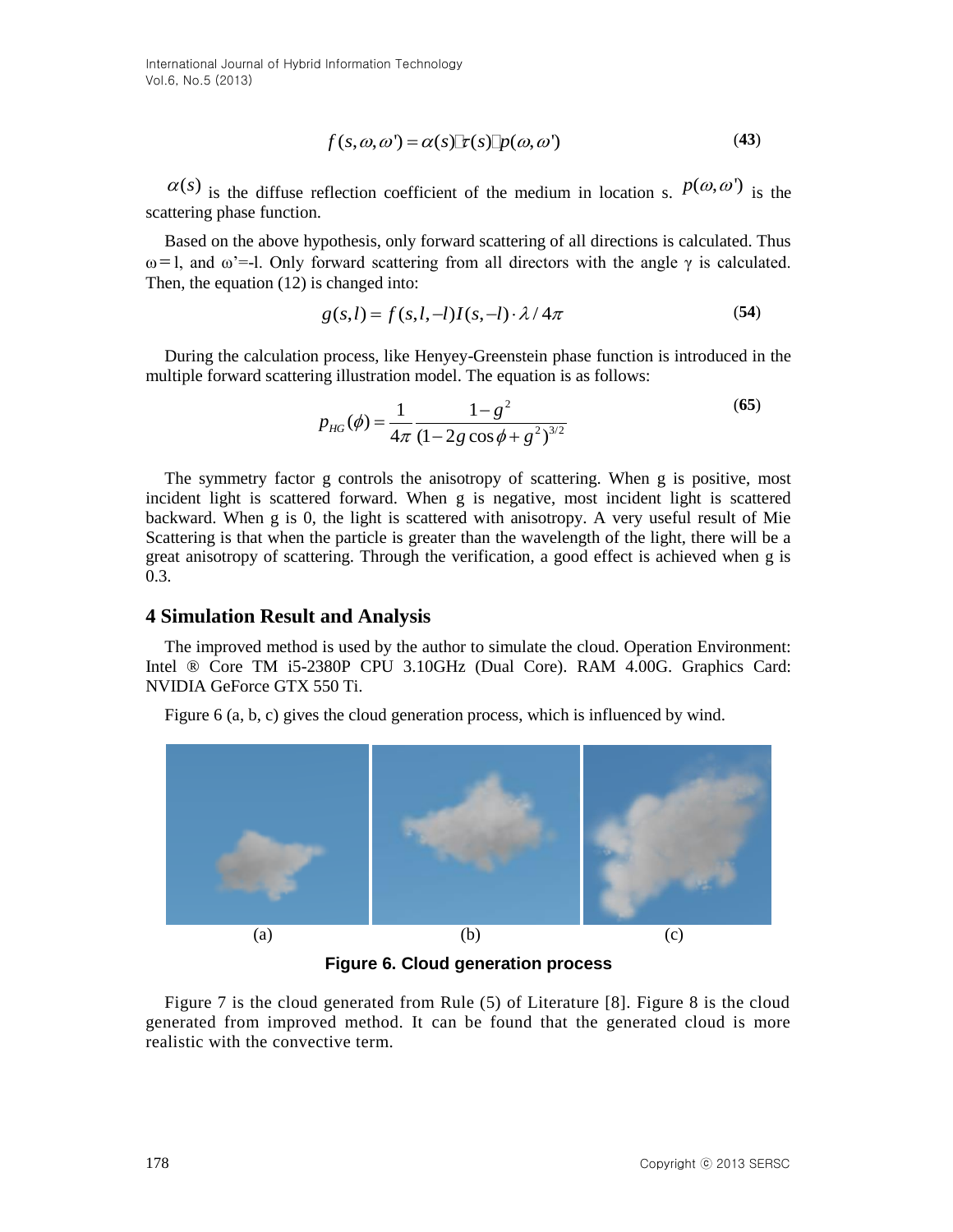



Figure 9(a) is the cloud effect in the single scattering illustration model in Literature [19]. Figure (b) is the effect under multiple scattering. Figure 9(c) is the simulation effect of multiple forward scattering. It can be found that the effect of single scattering is relatively poor, and the effects of multiple scattering and multiple forward scattering can be hardly identified. Nevertheless, multiple forward scattering reduces the calculation complexity and increases the generation speed. Therefore, multiple forward scattering illustration model is more suitable for cloud drawing.



(a) cloud effect under single scattering (b) effect of multiple scattering



(c) effect of multiple forward scattering illustration

# **Figure 9. Cloud effect under different scattering models**

Different volume data levels are used to verify the improved method. When voxel grid data size is 64\*64\*64, the drawing frame rate is about 75fps. When voxel grid data size is 128\*128\*128, the drawing frame rate is about 30fps. However, when the data size is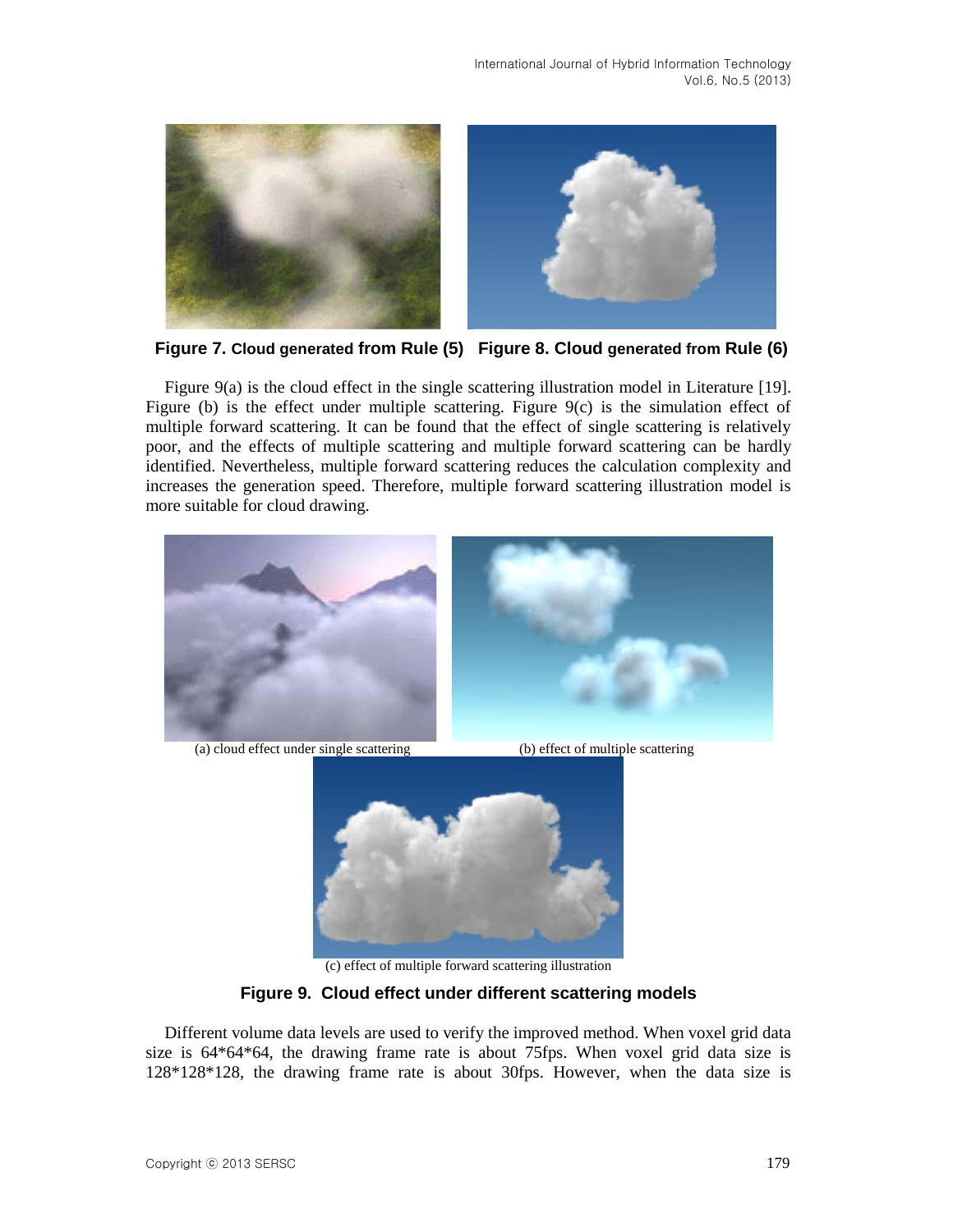256\*256\*256, the drawing rate decreases to fewer than 10fps. Thus, in current software and hardware conditions, when the grid data is in the level of 1003, the real-time interactive drawing can be realized with relatively good sense of reality in appearance. Please refer to Table 1 for details.

| Data size   | Drawing frame rate (fps) | Sense of reality of the picture |
|-------------|--------------------------|---------------------------------|
| $64*64*64$  | 70~80                    | Poor                            |
| 128*128*128 | About 30                 | <b>Relatively Good</b>          |
| 256*256*256 | 10>                      | Good                            |

**Table 1. Drawing frame rate under different data sizes**

# **5 Next Study Work**

The cloud model is established based on the cellular automata technology. In order to accelerate the operation speed and reflect the real feature of the cloud, the transformation rule among states is improved. During the drawing process, multiple forward scattering illustration model is used to enhance the sense of reality. In addition, Henyey-Greenstein phase function similar to Mie scattering is used in the forward scattering illustration model. By above methods, the real-time effect can be realized in cloud simulation.

Through the study of many years, the simulation technology for sense of reality of cloud is developed greatly. However, due to the complexity of the cloud and increasing application demand, the real-time drawing of cloud scene with sense of reality is still one of the most challenging issues in computer graphics, and has many problems to be further studied. These problems are also our research focus in the future. For example, many applications including flight simulation and game have requirement on sense of reality and real time for large-scale natural scene, the real-time drawing of cloud with sense of reality is still the key point and difficult point in future study. In current study results, the vivid rendering quality can be provided by some technologies, but the speed cannot meet the requirement of real-time interaction. Some strategies including simplifying calculation and GPU acceleration are applied to guarantee the speed requirements, but the rendering quality is influenced. How to find a reasonable compromise between the real time and sense of reality should be further studied. For another example, the cloud has complex dynamic features, so only simple movement processes including cloud generation and dissipation can be simulated by current methods. How to fast and vividly reflect the change of cloud under complex environment and the change from cloud to rain is also the direction of future study. Besides, the construction of common simulation platform suitable for various clouds is also very important to fields including flight simulation, weather simulation, and scientific visualization.

# **Acknowledgements**

This research was supported by Scientific Research Project of Higher Education of Inner Mongolia Autonomous Region,China (NJZY13052).

# **References**

- [1] W. Reeves, "Particle System-A Technique Modeling a Class of Fuzzy Objects", ACM Transaction on Graphics, vol. 2, no. 2, **(1983)**, pp. 359-376.
- [2] J. van der Burg, "Building an Advanced Particle System", [EB/OL] Gamasutra, (2000) June, http://www.gamasutra.com/features/20000623/vanderburg\_01.htm.
- [3] D. S. Ebert and R. E. Parent, "Rendering and Animation of Gaseous Phenomena by Combining Fast Volume and Scanline A-Buffer Techniques", Computer Graphics, vol. 24, no. 4, **(1990)**, pp. 357-366.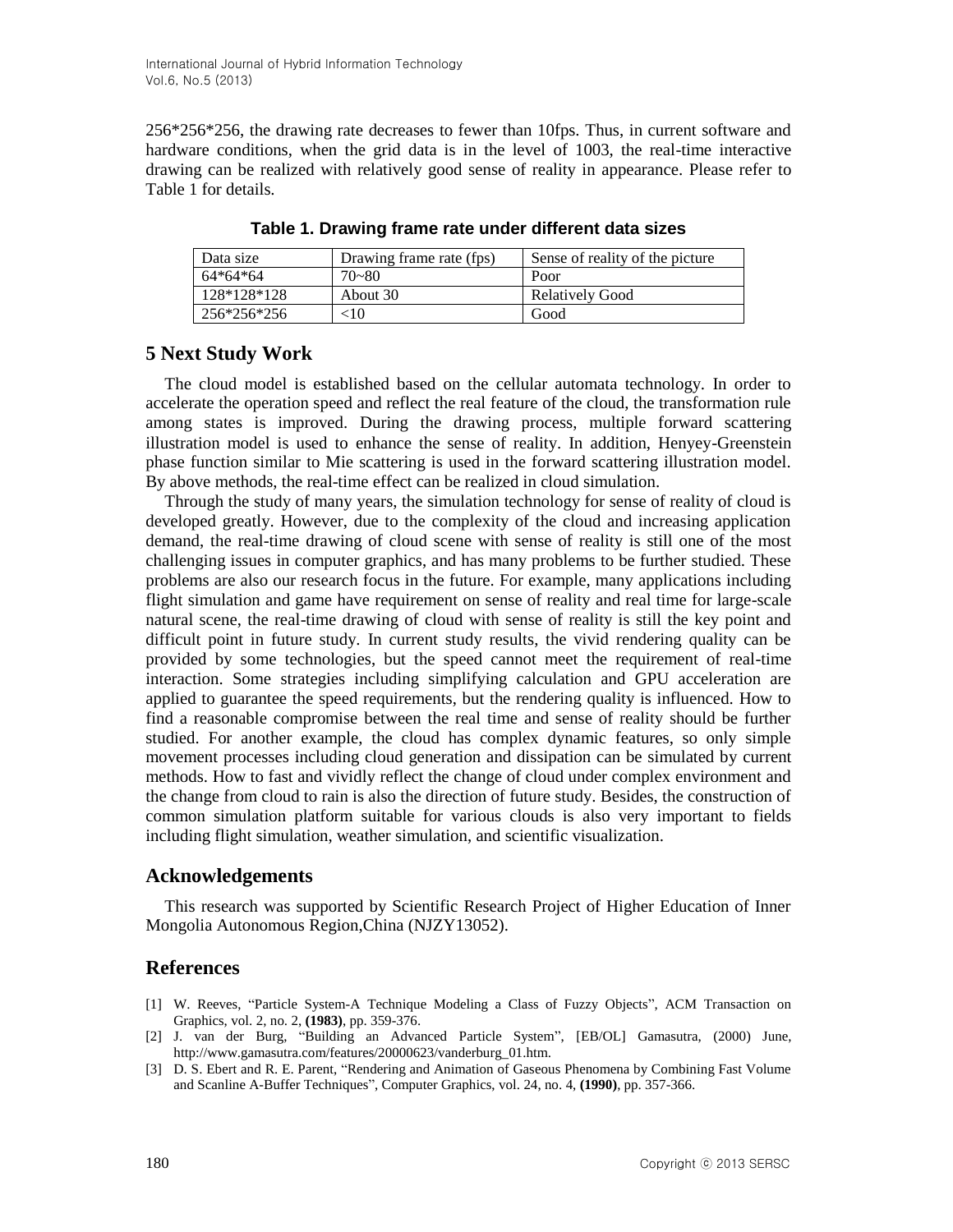- [4] D. S. Ebert, "Interactive cloud modeling and photorealistic atmospheric rendering", Proc of SIGGRAPH, **(2004)**, pp. 238-256.
- [5] Y. Qi and X. Shen, "Method of Cloud Drawing Based on Perlin Noise", System Simulation Journal, vol. 14, no. 9, **(2002)**, pp. 1204-1207.
- [6] F. Neyret, "Qualitative simulation of convective clouds formation and evolution", Proceedings of the 8th Eurographics Workshop on Computer Animation and Simulation, **(1997)**, pp. 113-124.
- [7] K. Nagel and E. Rasehke, "Self-organizing criticality in cloud formation?", Physica A, **(1992)**, pp. 519-531.
- [8] Y. Dobashi, T. Nishita and T. Okita, "Animation of Clouds Using Cellular Automata", Proceedings of Computer Graphics and Imaging'98, **(1998)**, pp. 251-256.
- [9] Q. Bo and L. V. Tao, "Real-time dynamic cloud modeling and rendering", Computer Graphics, Imaging and Vision: New Trends, **(2005)**, pp. 285-290.
- [10] J. Xu, C. Yang, J. Zhao and L. Wu, "Fast Modeling of Realistic Clouds", Computer Network and Multimedia Technology, **(2009)**, pp. 1-4.
- [11] E. M. Upchurch and S. K. Semwal, "Dynamic Cloud Simulation Using Cellular Automata and Texture Splatting", Proceedings of the 2010 Summer Computer Simulation Conference, **(2010)**, pp. 270-277.
- [12] T. Yanagita and K. Kaneko, "Coupled map lattice model for convection", Physics Letters A, vol. 175, **(1993)**, pp. 415–420.
- [13] R. Miyazaki, S. Yoshida, Y. Dobashi and T. Nishita, "A method for modeling clouds based on atmospheric fluid dynamics", In Proceedings of Pacific Graphics 2001, **(2001)**, pp. 363–372.
- [14] Y. Dobashi, T. Nishita, R. Miyazaki and S. Yoshida, "Modeling and Dynamics of Clouds Using a Coupled Map Lattice", Proc. Siggraph 2001 Technical Sketches, Los Angeles (USA), **(2001)** August, pp. 229.
- [15] J. T. Kajiya and B. P. Herzen, "Ray Tracing Volume Densities", Computer Graphics, vol. 18, no. 3, **(1984)**, pp. 165-174.
- [16] D. Overby, Z. Melek and J. Keyser, "Interactive Physically-Based Cloud Simulation", Proceedings of Pacific Graphics 2002, **(2002)**, pp. 469-470.
- [17] R. Miyazaki, Y. Dobashi and T. Nishita, "Simulation of Cumuliform Clouds Based on Computational Fluid Dynamics", In Proceedings of Eurographics 2002 short presentation, **(2002)**, pp. 405-410.
- [18] R. Mizuono, Y. Dobashi, B. Y. Chen and T. Nishita, "Physics Motivated Modeling of Volcanic Clouds As a Two Fluid Model", Proceedings of Pacific Graphics'03, **(2003)**, pp. 434-439.
- [19] M. J. Harris, "Real-time cloud simulation and rendering", Chapel Hill: University of North Carolina, **(2003)**.
- [20] J. F. Blinn, "Light Reflection Functions for Simulation of Clouds and Dusty Surfaces", Computer Graphics (SIGGRAPH '82 Proceedings), **(1982)** August, pp. 21-29.
- [21] Y. Dobashi, K. Kaneda, H. Yamashita, T. Okita and T. Nishita, "A Simple, Efficient Method for Realistic Animation of Clouds", Computer Graphics (SIGGRAPH 2000 Proceedings), **(2000)** July, pp. 19-28.

#### **Authors**



#### **Hailong Wang**

He received the BS in computer science from North Jiaotong University,China,in 1998,and received the MS in computer science from Lanzhou Jiaotong University,China,in 2007.Currently,he is an assistant professor in Computer&Information Engineering College at Inner Mongolia Normal University,China. His research interests include embeded system and muti-core porcessors,and also fault tolerance and real-time database.



**Meng Fanjun** received the BS and MS degrees in computer science from Inner Mongolia Normal University, China, in 1999 and 2007. Currently, his research interests include scheduling techniques and parallel algorithms for clusters, and also multi-core processors and software techniques for I/O-intensive applications.